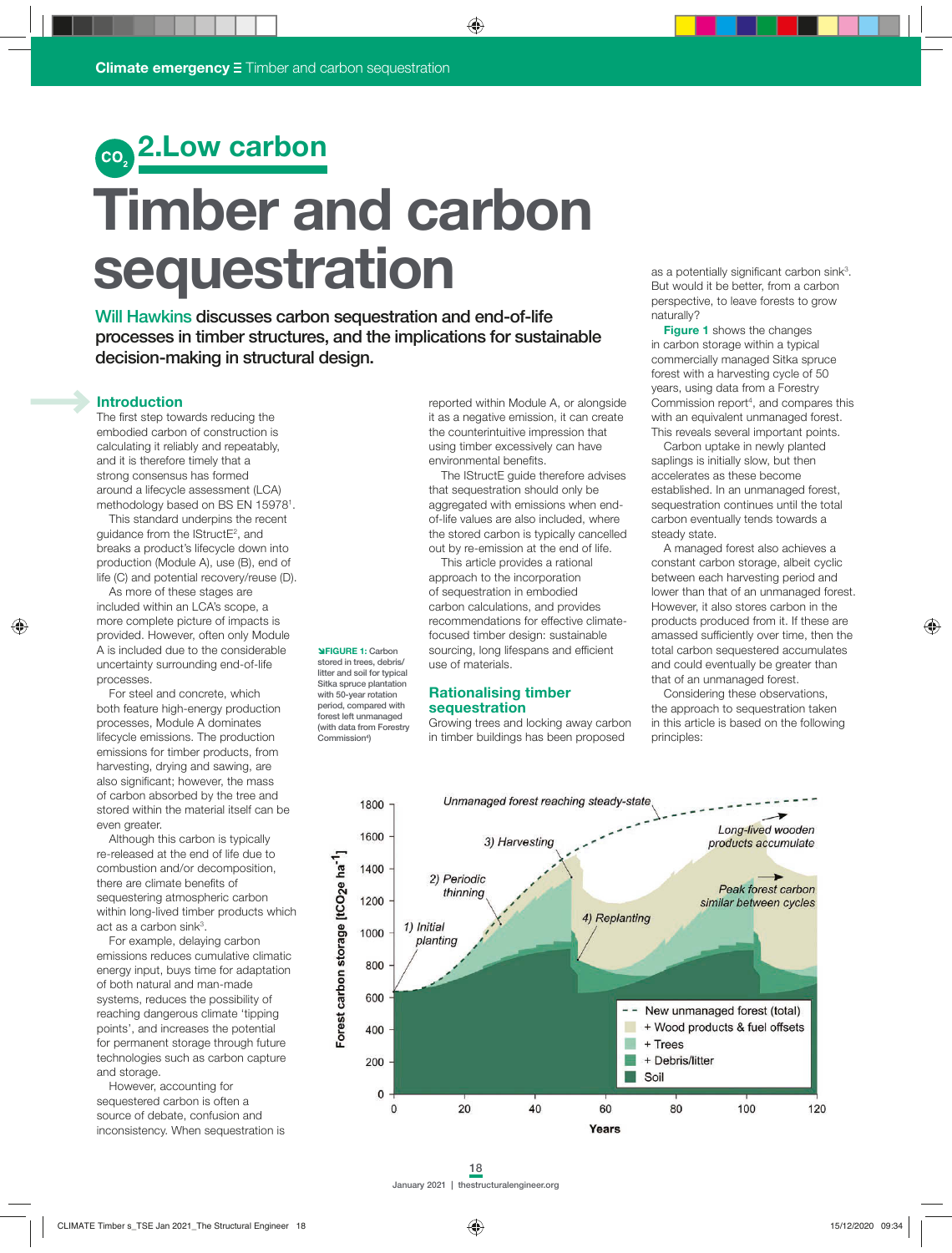- $\rightarrow$ | Although an understanding of the variation in carbon stored within a forest is informative, this carbon is not typically included in a building's LCA scope. Instead, only the carbon in the timber product itself should be included, in line with typical product LCA methodologies<sup>5</sup>.
- $\rightarrow$  Harvesting, processing and constructing a timber building releases a 'spike' of carbon into the atmosphere, whereas sequestration occurs gradually.
- $\rightarrow$  Carbon accounting should always start at zero – credit should not be taken for a tree planted 50 years ago, even if this eventually ends up being used to build the structure under investigation.
- $\rightarrow$ | Where trees are harvested and not replaced (deforestation), no sequestration should be accounted for, in line with current European standards<sup>5</sup>.

This article recommends using sequestration values corresponding to the timber structure itself, such as those given in the ICE database<sup>6</sup> and IStructE guidance<sup>2</sup>, rather than the entire forest from which it came. However, the assumed timing of sequestration is that of the trees which replace those harvested, starting from zero and increasing until the next harvesting cycle, assumed here to be 50 years. This 'forward-looking' approach is characterised and recommended by Helin *et al.<sup>7</sup>*, and its implications are explored hereafter.

### **Comparing concrete, steel and timber building options**

This section compares the embodied carbon of concrete (flat slab), steel (composite) and timber (crosslaminated timber (CLT) with glulam frame) options for a six-storey building structure. The designs are those featured in a recent Buro Happold study<sup>8</sup>, with all options featuring a concrete core and foundations. The calculation methodology follows IStructE guidance<sup>2</sup> and is detailed in a separate publication<sup>9</sup>.

The analysis is cradle-to-grave; Module D benefits (beyond the system boundary), which are reported separately in current standards<sup>1</sup>, are not included. This has the same effect as



### **IT IS STILL BETTER (FOR THE CLIMATE) TO BUILD NOTHING AT ALL THAN A TIMBER BUILDING**

assuming that all material production is effectively decarbonised by the end of the building's 60-year lifespan, in line with UK law, since offset materials would also be zero carbon.

Three carbon life cycles are considered for timber:

- 1) Typical sustainably sourced UK timber with replanting (sequestration) and a large carbon emission at the end of life from recycling (55% by mass), incineration with energy recovery (44%) and landfill  $(1%)^{10}$ , as given in the IStructE guidance<sup>2</sup>.
- 2) As above, but without replanting or sequestration, representing a worst-case scenario (non-sustainably sourced timber, uncommon in the EU).
- 3) An optimistic scenario which combines sustainable forest management (sequestration) with minimal emissions at the end of life. It has been suggested that up to 90% of combustion emissions could potentially be captured using bioenergy with carbon capture and storage (BECCS)<sup>11</sup>. This has been represented here by a 90% reduction in Module C3–4 emissions. Carbon capture is not permitted in a standard LCA5 , but is considered here as a hypothetical scenario.

### Cumulative embodied carbon emissions for concrete, steel and timber options of example building

é**FIGURE 2:**

structure<sup>8</sup>, including three scenarios for timber components

The cumulative carbon emissions over a 120-year period for each structure are shown in **Figure 2**. The concrete structure has the highest initial (Module A) emissions, followed by steel and then timber, for this structural arrangement. For concrete and steel, the use and end-of-life stages see only small changes in embodied carbon. For timber, however, subsequent changes are significant.

In timber scenario 1, sequestration causes a small, temporary period of negative carbon emissions. This lasts only while the building is in use, ending abruptly upon demolition. If the structure is in use for 100 years, it would be carbon-negative for half its lifetime, whereas the same structure demolished after 40 years would never reach negative carbon.

The dynamic climate impacts of this temporary carbon storage are considered, for a similar case study, in a separate publication<sup>9</sup>. Despite the large Module C emissions, the total cradleto-grave carbon is still lower than for the concrete and steel options in this scenario.

In scenario 2, without sequestration, the significant release of carbon at the end of life causes the timber option to have the largest total embodied carbon. This highlights the essential importance of sourcing sustainable timber which includes replanting, as is typical in the EU.

Scenario 3 shows the potential for a zero-carbon timber building if end-oflife emissions can be avoided. This is an optimistic scenario, relying on technology which does not currently exist at a meaningful scale. It would therefore be misleading to consider this in a typical embodied carbon calculation, and not permissible using today's standards<sup>1,5</sup>. Even in this